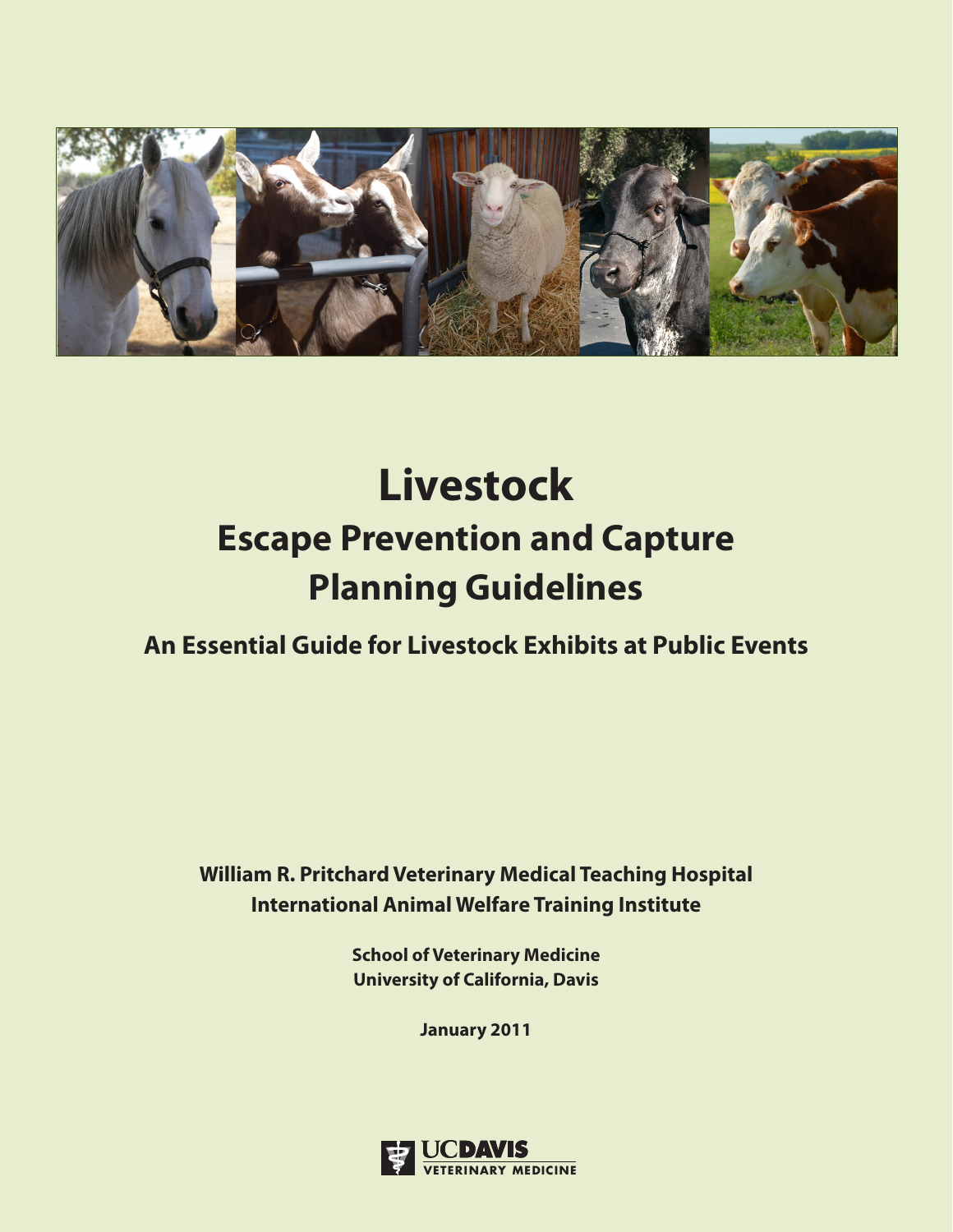### **Preface**

Animals play an important role in American society, and the public continues to have an interest in and fascination with animals of all types. Livestock such as cattle, sheep and horses have, for decades, been a major attraction in fairs, exhibitions, parades and competitions attended by large numbers of people.

This close association between livestock and the general public brings with it a responsibility for public safety. Unpredictable situations can arise when animals are moved from the confines of their home environment to a new location for public display or competition. Therefore, it is essential when hosting a public animal exhibit or event that proper facilities, trained personnel and emergency protocols are in place to provide a safe environment for all.

There are rare circumstances in which public officials may be confronted with an animal that presents an immediate and obvious threat to human life. These uncommon high-risk events require additional education and training of personnel charged with public safety, which is beyond the scope of this document. Additional training programs are under development through the International Animal Welfare Training Institute: http://www.vetmed.ucdavis.edu/iawti/default.cfm

This document was prepared following broad input from animal scientists, veterinarians, private practitioners, animal production unit managers, and those managing animal events for the public. It is intended to provide introductory guidelines for individuals responsible for managing exhibits in which animals interface with the public. It addresses basic safety considerations regarding facility preparation, personnel training and animal handling methods, including techniques for responding to situations in which animals become loose from containment. In short, this document provides a framework for improving the safety of livestock exhibits and ensuring the continued enjoyment of these types of events.\*

### **John Madigan, DVM, MS, Diplomat ACVIM**

Director, International Animal Welfare Training Institute Associate Director, Large Animal Clinic

**William F. Herthel, BS, MBA**

Administrator, Large Animal Clinic

### **William R. Pritchard Veterinary Medical Teaching Hospital School of Veterinary Medicine University of California, Davis**

#### **January 2011**

**\*Disclaimer:** The guidelines presented here are not intended to be the sole considerations for creating a safe environment at public events involving livestock. This is a "living" document to which further additions or modifications may be made in the future. These guidelines provide a framework from which further consideration and actions should be taken by event management to ensure safety around livestock. Additionally, given the diverse environments and circumstances associated with livestock and the public, other approaches for livestock safety, beyond the methods or practices presented here, may be justified. Neither the authors, nor the University of California, assume liability for events that may be associated with implementation of some or all of these guidelines.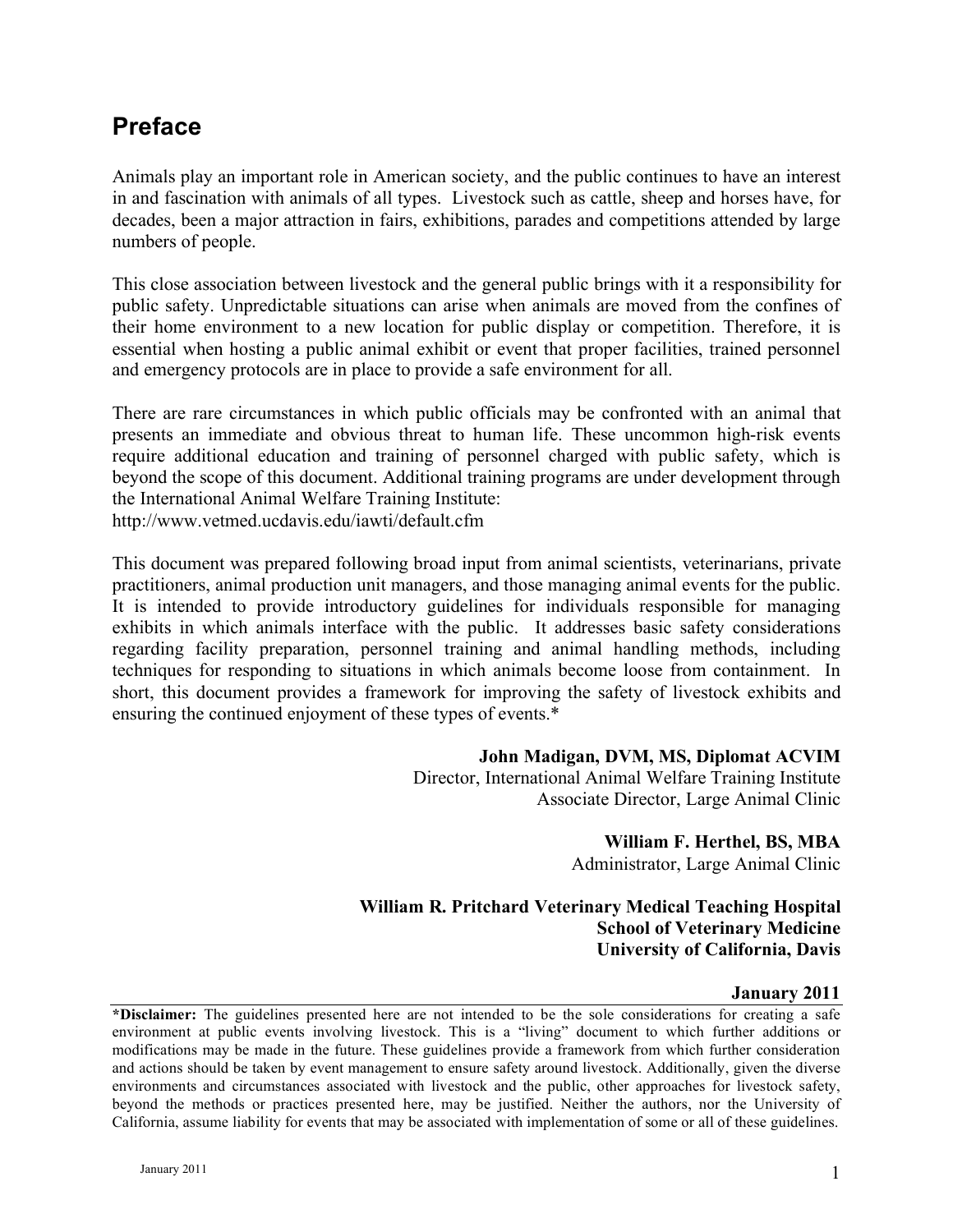### **Quick Reference List for a Loose Livestock Incident**

Personnel should be educated and trained in understanding the basic principles of animal behavior and how to respond in the event of a loose livestock incident. Some basic principles of responding to such an event are as follows:

- ◆ **Do** restrict the area where the loose animals can travel by immediately closing perimeter gates as soon as possible. The first objective is to contain the animal within the facility.
- ◆ **Do** direct the loose animal to a confined fenced area (pre-identified) and then wait for the animal to calm down. When personnel are prepared and have obtained the necessary equipment, move the animal to a smaller area to load into a transport vehicle.
- ◆ **Do** use the fewest number of people to quietly and slowly move the animals. Animals will become agitated if approached by a large group of people.
- **Do** allow time for the animals to settle down and then move them when all conditions are suitable.
- ◆ **Do** attempt to keep loose animals in a group, it is a natural behavior for most livestock to stay in a group.
- **⊘ Don't** allow too many people to get involved or interfere with capture operations as it may subject people to risks and injuries.
- $\circledcirc$  **Don't** be in a hurry. Stay calm, move slowly, and do not encourage the animal to flee by chasing them like a predator.
- **⊘ Don't** turn on sirens or lights if approaching loose livestock.
- **⊘ Don't** chase cattle or horses or try to move them with cars or vehicles.
- **⊘ Don't** yell or attempt to act too quickly, which can further scare the loose animal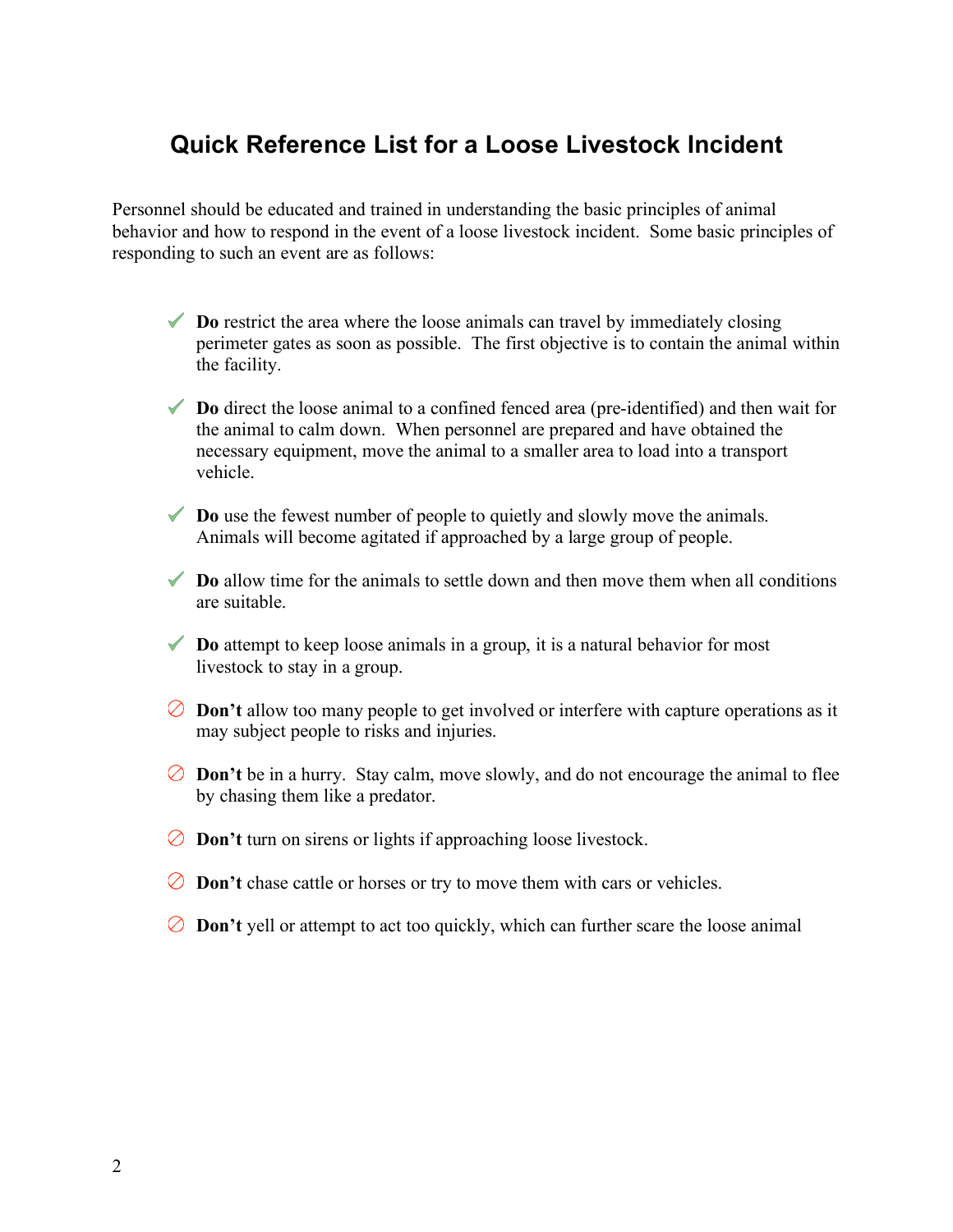# **Prevention Planning: Facility Design and Personnel Training**

Even when the best practices are implemented, there still is an inherent risk that livestock can escape from containment facilities. In a review of livestock escape incidences, the typical cause for animal escape is attributed to inadequate facilities and/or inadequate personnel training.

Therefore, the means to ensure public safety and the well being of animals is through careful planning that addresses specific strategies related to (1) proper and adequate facility design for containing animals, and (2) education and training of personnel for capturing loose animals.

- **Facilities should be designed for each animal species (temperament, size, herd behavior) and include consideration of the location with adjacent activities, livestock movement, duration of use, crowd control, animal capacity limits, cleaning, and biosecurity.**
- **All first responders, including animal control officers, law enforcement officers, and facility security teams, should receive training in how to respond to loose livestock capture situations.**

A primary component of any safety plan is to identify **who is in charge** and have contact information that is immediately available in case of an emergency. The following individuals should be identified and the information posted for easy access:

| Administrator           |                                                            |                           |
|-------------------------|------------------------------------------------------------|---------------------------|
|                         | <b>NAME</b>                                                | <b>PHONE NUMBER/PAGER</b> |
|                         |                                                            |                           |
|                         | Gate Security NAME                                         |                           |
|                         |                                                            | <b>PHONE NUMBER/PAGER</b> |
|                         |                                                            |                           |
|                         |                                                            | <b>PHONE NUMBER/PAGER</b> |
|                         |                                                            |                           |
| Veterinarian            |                                                            |                           |
|                         | <b>NAME</b>                                                | <b>PHONE NUMBER/PAGER</b> |
|                         |                                                            |                           |
| Livestock "Expert" NAME |                                                            |                           |
|                         |                                                            | <b>PHONE NUMBER/PAGER</b> |
|                         |                                                            |                           |
|                         | $\text{Wrange}(s)$ $\frac{N_{\text{AME}}}{N_{\text{AME}}}$ |                           |
|                         |                                                            | <b>PHONE NUMBER/PAGER</b> |
|                         |                                                            |                           |
| Animal Transport        | <b>NAME</b>                                                | <b>PHONE NUMBER/PAGER</b> |
|                         |                                                            |                           |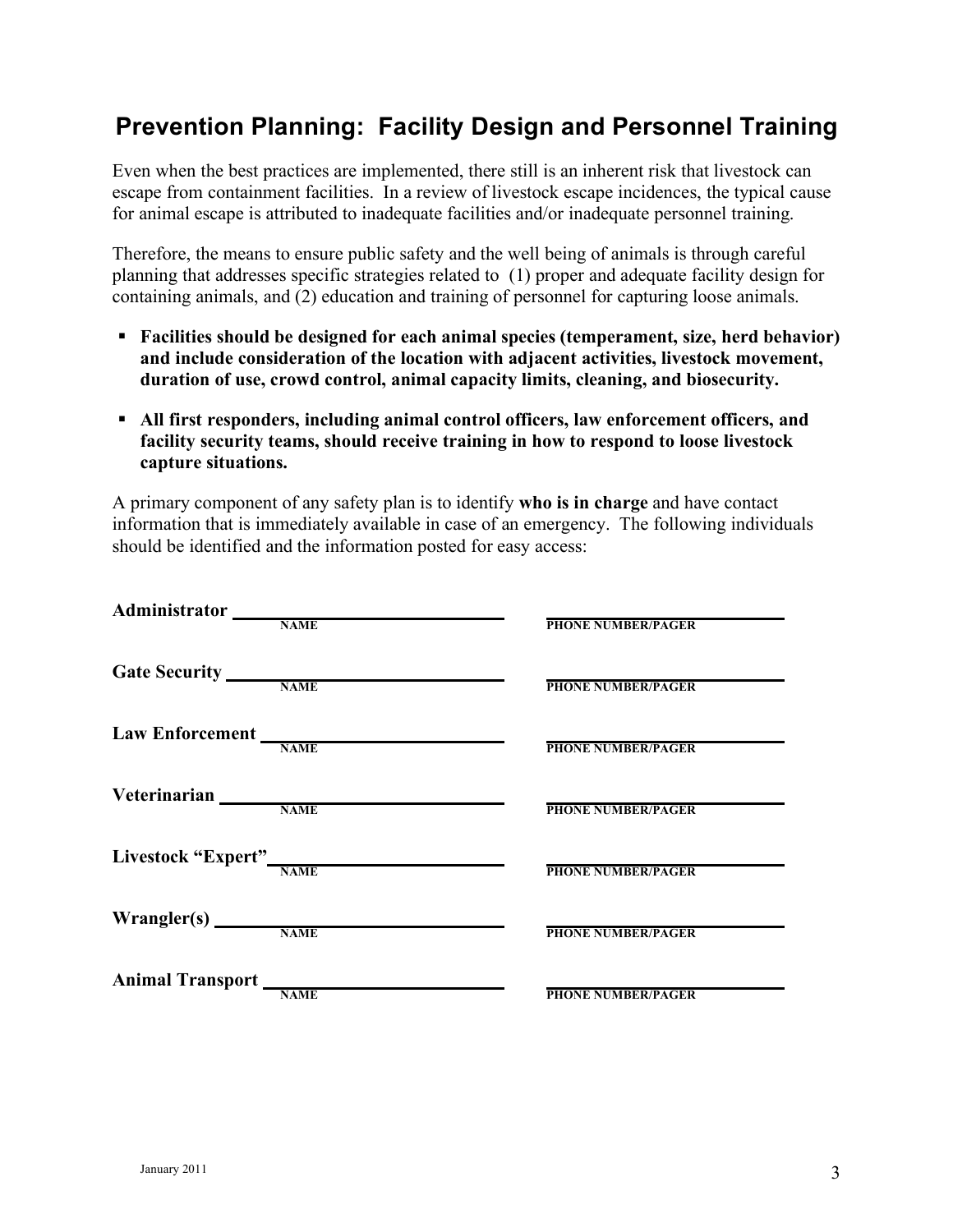# **Facility Design to Contain Animals**

An ounce of prevention is worth a pound of cure. Therefore, every facility intended to contain animals for exhibit should be evaluated to determine whether appropriate construction and design features are incorporated to PREVENT a loose livestock incident. The construction of fences, pens, gates and adjacent structures all contribute to the success of a livestock escape prevention plan.

Physical inspection should be done before livestock arrive to ensure that fences and gates are sound and that the structures can withstand a challenge by livestock. Gates should be manually tested to ensure that latches are secure, and or chained intact.

Animal behavior must be a consideration in the design features of animal facilities. Event managers should anticipate and plan for how livestock will respond to adjacent activities (amusement rides, construction noise, other), vehicle traffic, personnel access, public access and other animal welfare considerations.

A checklist for conducting an evaluation inspection of animal facilities should include the following considerations:

- 1. Are fencing, alleys and pen design in good condition and appropriate for each livestock species?
- 2. Are gates and gate latches functional and in good condition?
- 3. Are latches designed to prevent accidental release caused by livestock?
- 4. Are gates in proper locations to restrict or direct animal travel through the livestock facility?
- 5. Are alley floor surfaces in good condition with a nonslip surface, and free of holes, debris, protruding sharp objects and other hazards that may injure the livestock?
- 6. Are primary fence and secondary fence containment enclosures secure and functional?
- 7. Is there any permanent or temporary lighting in livestock area to respond to emergencies at night?
- 8. Are animal feed and bedding conditions suitable and provided as needed to keep livestock from challenging fence barriers to escape and seek better conditions?
- 9. Is the water system clean and functional to provide animals with continuous access to water to keep livestock hydrated?
- 10. Are there adequate barriers, fencing or physical barriers between the public and livestock for injury prevention and biosecurity?
- 11. Identify any adjacent activity (noise or movement) that may cause livestock to react with fear or alarm.

Specific design considerations for enclosures, alleys and pens, fencing and public access are given in more detail in Appendix A.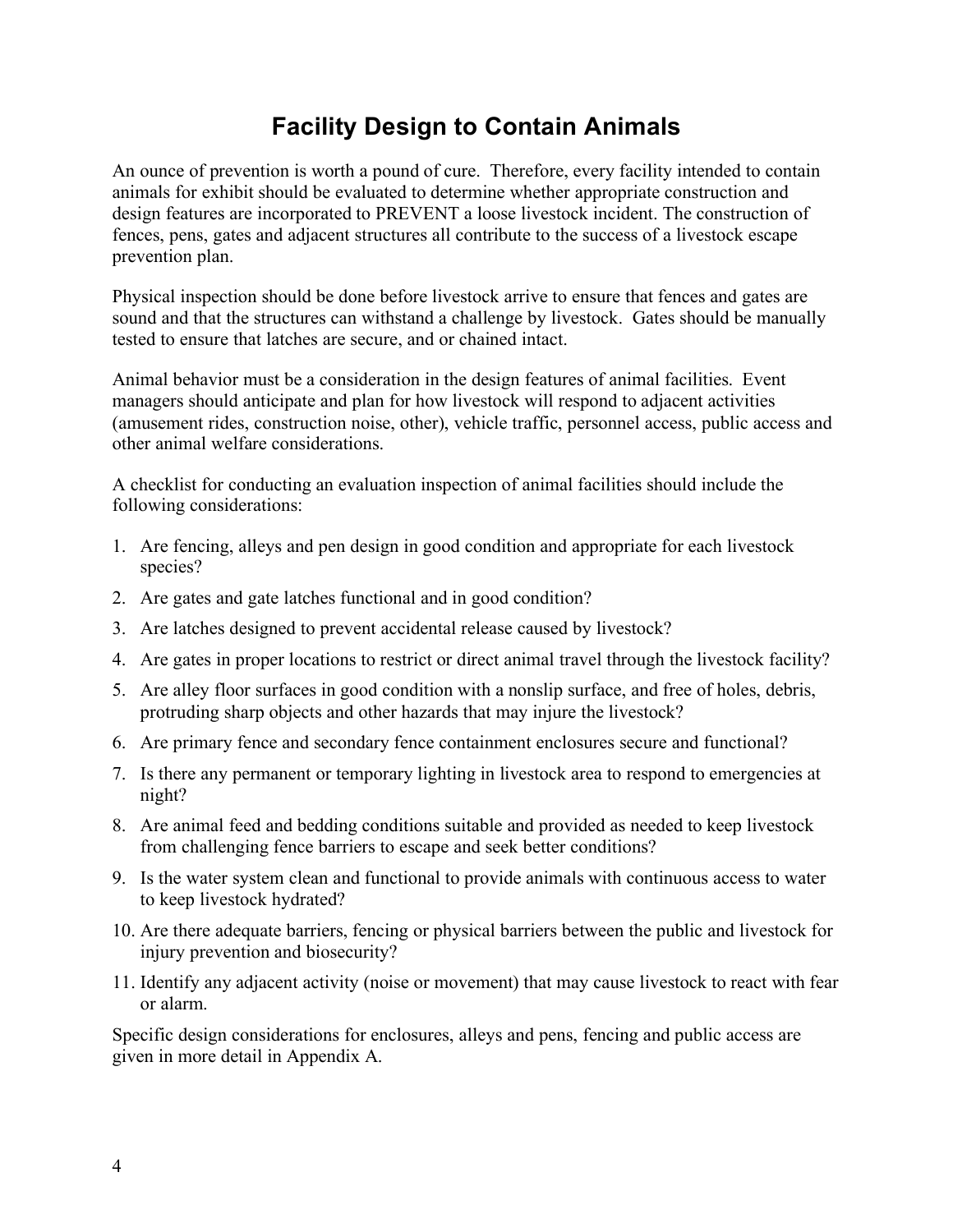### **Capture Plan**

### **Herding and Capture Principles**

### *Preparation for Capture*

- 1. Identify the lead and most knowledgeable livestock person to serve as, or assist the Incident Commander and delegate authority to give direction to other responders. Other responders need to agree to follow direction from the Incident Commander. Maintain control of the incident plan to capture animal.
- 2. Avoid the use of sirens, lights, loud speakers, yelling, fast motion, and other physical actions that provoke the animal.
- 3. Obtain necessary equipment such as ropes, feed buckets, halters, trailers. The Incident Commander can decide if wranglers on horseback and the use of cattle dogs are necessary.
- 4. Block off pre-identified expected routes of escape. The goal is to position qualified people on the side of the cattle rather than chasing them, so that when you SLOWLY close in, the cattle will have only one direction to go: the direction that you want them to go. See attached map for specific locations.
- 5. Call police or authorized personnel who are trained in effective use of firearms for euthanasia of livestock to be available on standby. Qualifications must include knowledge and skill with the technique for single immobilizing shot, along with accepted use of a firearm for euthanasia techniques following American Veterinary Medical Association guidelines.
- 6. Arrange for livestock transport vehicle to be dispatched to specified location.

### *Animal Handling*

- 1. Gather animals together in a group if possible before moving them. Isolated animals may become agitated without company of other animals from the herd. Walk a wide circle around the animals and let them gather in a group without putting pressure on them to move. Do not try to move them until they have gathered.
- 2. Encourage animals to move by slowly approaching them, and stop if it appears the animal is going to run. **Do not make the animal(s) run.** Animals have a "personal space" and when people crowd them, they will flee or run. It is very difficult to herd animals once they start to run. Most breeds work from behind or from the side. If you stand in front to head them off, they will go everyway but where you want them to go, and this action represents a direct challenge to some cattle, and they may charge at that point if they feel threatened. Take time and think about the desired outcomes of your actions.
- 3. Stay calm to keep the cattle calm. If you break into a run in order to stay close to the cattle, the cattle will likely break into a run as well, and once they have started running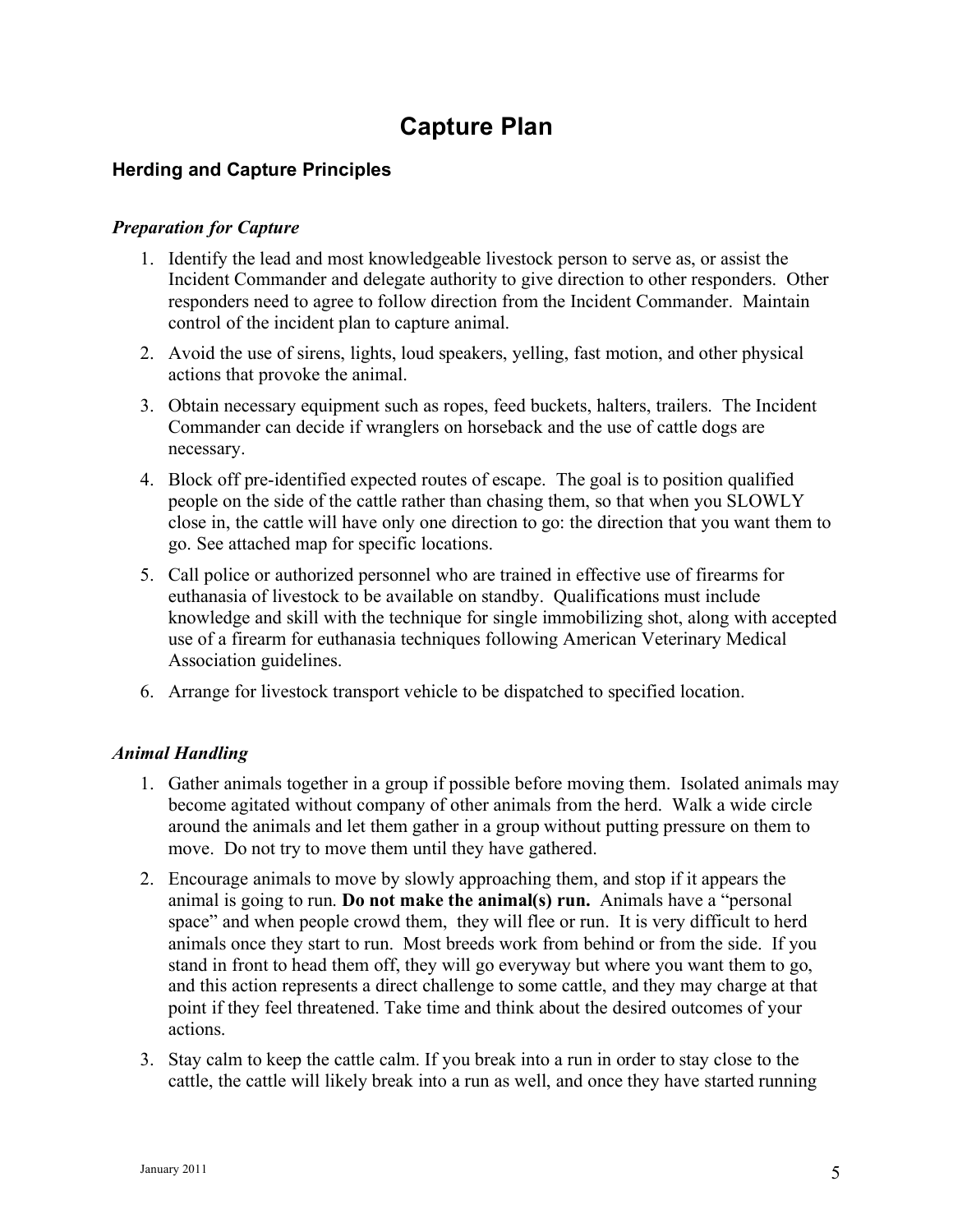they are not likely to slow down or stop until they have reached a fence or other obstruction that forces them to stop.

- 4. If the cattle end up next to a fence, don't move in on them directly. Use the fence and develop a plan to get behind and along side to guide them along the fence to where you want them to go. If they start going the wrong way, try to head them off from the side, but don't scare the animal(s). Not all fences deter livestock. Do not rely on barb wire fencing, or low height fencing to stop livestock
- 5. Contain animals and then make careful preparation for herding into livestock trailers or catch individual animals to lead them back to pens. Contact skilled livestock handlers to actually load and transport animals back to a safe environment. Untrained individuals should not be involved because of potential for serious risk of injury of self and others.
- 6. Animals that are not broke-to-lead or definitely are aggressive should be handled with extra caution for personal safety.
- 7. Prepare for action if it appears that capture is not realistic considering all factors such as: type of animal, disposition, public safety, access to highways, etc. In rare circumstances chemical immobilization or lethal action may be necessary if immediate threat to human life/safety is present. Refer to specific protocols conducted by trained individuals.

### *Special Circumstances—Stampede*

- 1. When a group of livestock or horses become loose in an unconfined area they may suddenly bolt (run) as a group. This is a very dangerous situation and nothing can be done to stop the animals until they reach a large physical barrier or become fatigued. Responders need to alert those on the premise to seek cover and stay out of the way of the stampeding animals. Once animals calm and settle down they should be slowly guided to an enclosure or alternatively a fence of portable panels should be constructed to confine them in the location where they stopped and individual animal capture or loading attempted.
- 2. Individual animals may spook and stampede due to unforeseen circumstances, such as when pulling a wagon or even while tied to a fence. Trying to capture a loose horse that is pulling a wagon or dragging a part of a fence is extremely difficult. This is a high risk situation and the animals will ignore the presence of people in front of them until they stop on their own. Do not try to stop or turn such an animal by standing in front of the animal.

### *Catching Loose Horses*

Capturing loose horses involves many of the approaches used for loose livestock. A few particulars about horse capture after you have secured the primary area and shut gates as described:

1. Horses that are loose are usually scared and can move suddenly and injure people or themselves.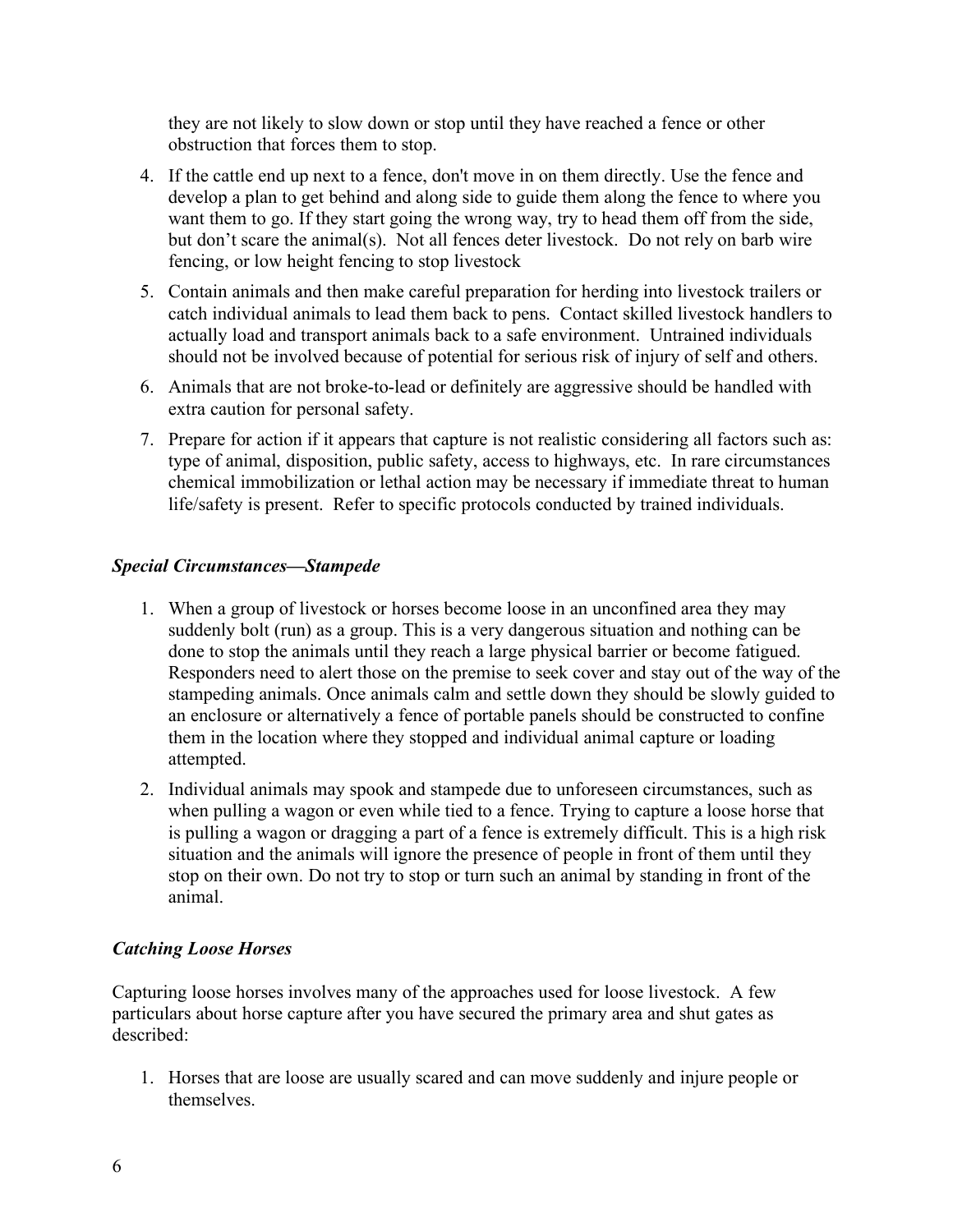- 2. Horses are prey animals and any action that resembles being approached by a predator can spook the horse. Move calmly, slowly and speak softly when approaching horses.
- 3. Pick up a halter or rope and a bucket with grain to entice the loose horse to you. Hold your hand out with food and walk slowly. Shake the bucket a bit so the horse hears the grain in the bucket. The horse may actually follow you and the bucket into a containment area where the horse can be captured.
- 4. Approach the horse slowly toward their shoulder area while quietly taking to the animal and keep the halter and rope held behind you in one hand. Slowly and calmly place the rope or halter on the horse as instructed or learned through training class.
- 5. A loose horse may follow another horse that you bring out on a lead line and then be led to a confinement area.
- 6. If other horses are running around in confined areas they may encourage the loose horse to run. Be careful and stay alert for sudden changes in the horse's movement.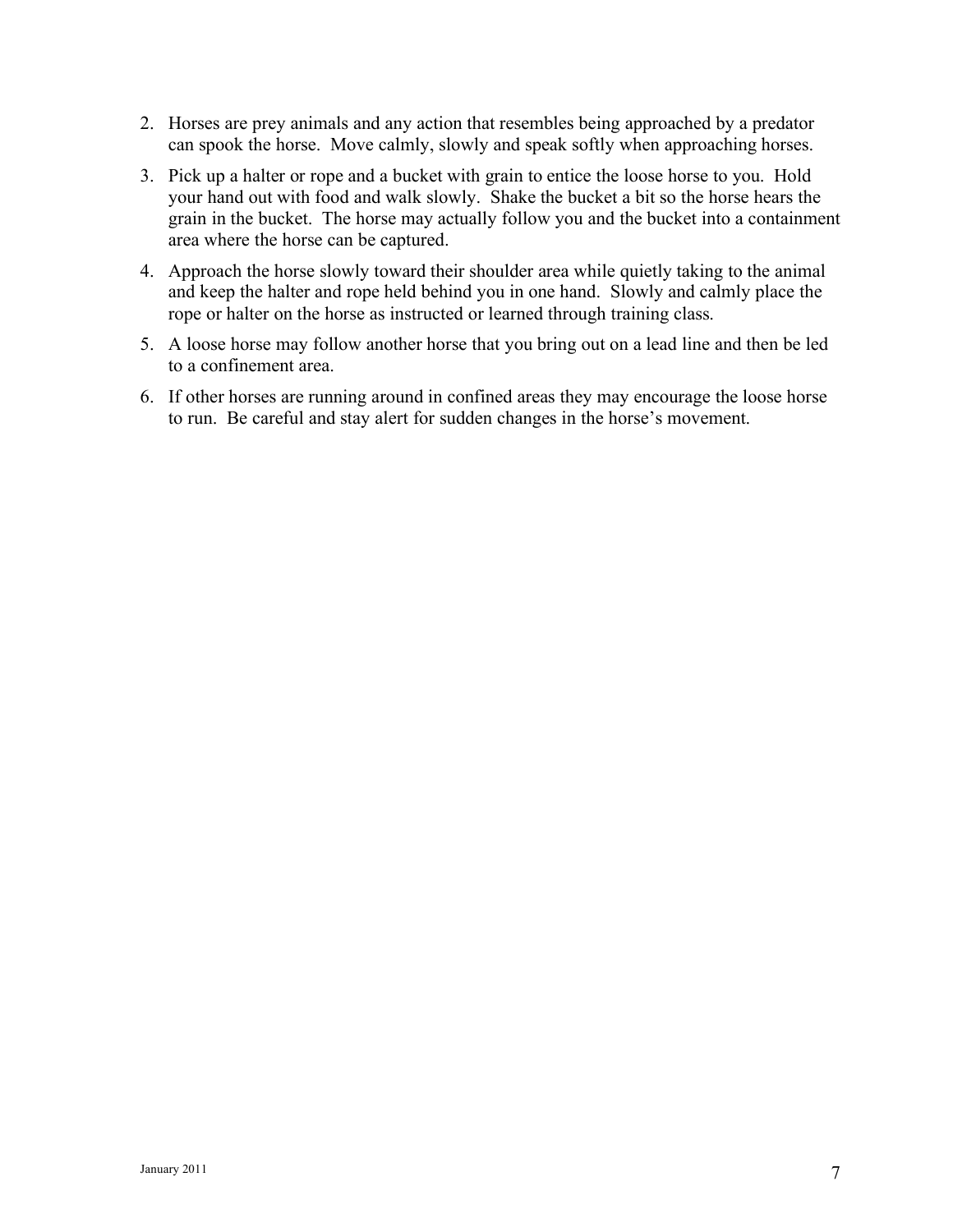### **Summary**

- **I.** Conduct a facility inspection to verify that all containment and housing structures are suitable and in good working condition before placing livestock in the facility. Develop a checklist specific for each facility to include inspection of: primary and secondary containment fences, ramps, terrain (footing), gates, latches and more. Inspect to confirm structures are suitable with adequate strength/size, without sharp/protruding objects, and securely fastened. Use checklist during a physical walk-through as a signed/dated record of inspection.
- II. Develop written containment plans in advance, prepare standard operating procedures specific for each location, identifying local barriers such as gates, buildings, fences, waterways that can be used to direct or stop animal movement. Include requirement for periodic visual inspection according to need and/or predetermined schedule.
- III. Use existing fences, buildings, and natural barriers in your containment plan. Plan ahead to direct animals to a fenced area out of range of threat to people.
- IV. Provide training for first responders including staff, police, animal control services and facility security teams regarding current livestock capture plan.
- V. Maintain access to equipment for temporary fencing, panels, ropes, halters, vehicles, feed, etc.
- VI. Test electronic mass notification system (pager, text message, PA, horn) quarterly and verify effective communication system works with responders and agencies before the exhibit begins.
- VII. Conduct animal catch training drills (include strategy, animal behavior, communication) for all staff before the exhibit begins. During the hiring process, verify training and qualifications of staff for handling different animal species.
- VIII. Pre-arrange jurisdictional authority with local officials and coordinate capture protocols with other agencies.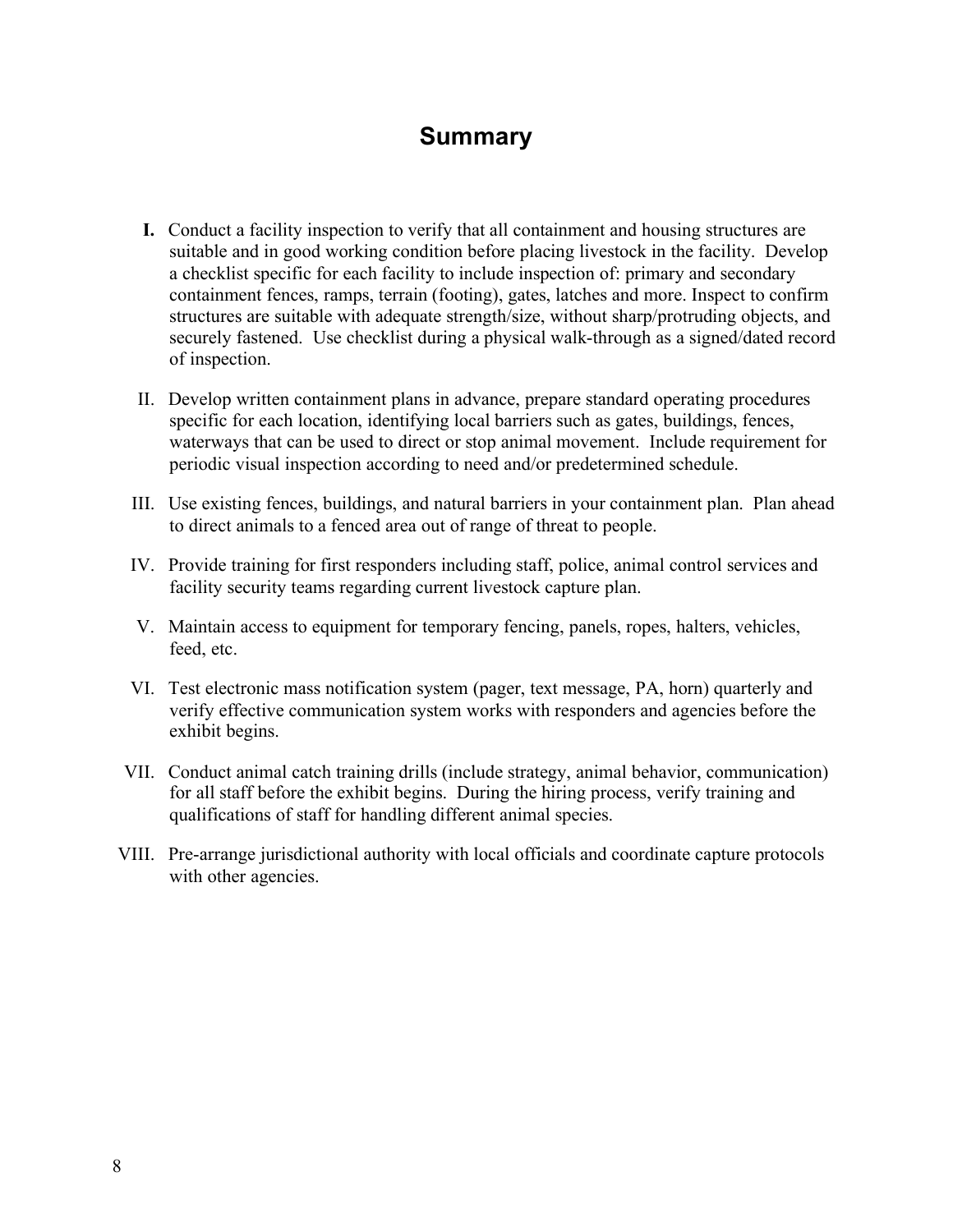# **Appendix A Facility Design**

- 1. Provide primary enclosure with solid pens, stalls or paddocks with latches that cannot be opened by livestock.
- 2. Provide secondary barriers such as barn gates, alley gates, and perimeter fences to contain animals that escape from pens or stalls.
- 3. Design alleys and pens with suitable material and construction to handle specific livestock specie. For example, a fence and alley designed for sheep may not be suitable for cattle.
- 4. Design layout considerations:
	- a. Place unloading/loading area adjacent to pens.
	- b. Use solid fence panels to form a chute next to transport vehicle or design so transport vehicle can be backed into chute so the panels enclose the vehicle leaving no gap or "Daylight" as cattle look for openings in fences.
	- c. Design alleys with adequate number of gates to allow for sorting animals to various pens.
- 5. Suggested Fencing (varies for specific animal type):
	- a. All fence panels secured to each other with pins or bolts or chain with no slack. The use of bailing wire, bungee cords or rope is not acceptable.
	- b. Match the strength and construction with the type of animal species to be contained.
	- c. Welded pipe panels, 5 feet tall, five rails, connected with metal pins, or bolts or 3/8" link chain, or welded to metal posts. Specifically remove any sharp/protruding objects in pens, fences, stalls, alleys, etc.
	- d. Welded wire panels attached to secure posts (wood or metal) suitable for small livestock.
	- e. Solid panels used in specific areas to discourage escape since cattle look for "Daylight" or gaps in fencing if they are trying to flee a situation.
	- f. Use gates with a heavy duty slide/lock latch or chain with heavy duty snaps
- 6. Public Access: Design facility to allow for public viewing while also ensuring safety and security. Do not allow public to come into alleys or pens while cattle are being moved.
- 7. Inspection:
	- a. Conduct daily inspection of facility while feeding and caretaking of animals to make sure fence integrity is intact and all gates and latches work properly.
	- b. Observe animal behavior to identify animals that appear to be agitated or are challenging fence enclosures.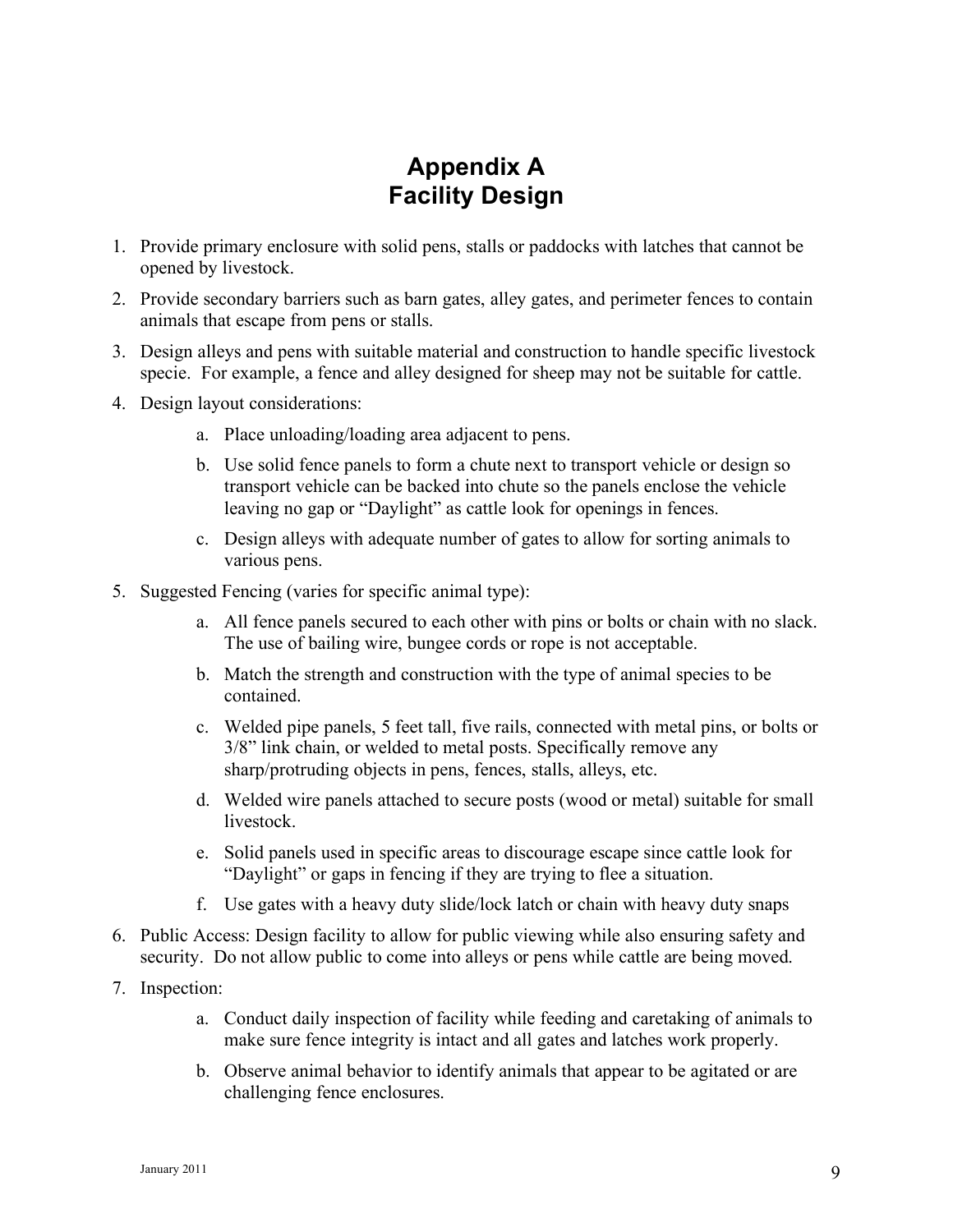### **Appendix B Personnel Training**

### **Personnel Training Topics**

Personnel training is the most important aspect of a livestock escape prevention plan. People need to know their jobs, authority, safety techniques, and plans for response to emergency events. Quick and effective response can prevent a minor incident from turning into a major incident. The initial investment in training and prevention programs has a significant benefit compared to the cost and time spent dealing with capturing loose livestock. Prevention planning is necessary since it is too late to close the barn door after the cow has escaped.

### **Role of Management Personnel**

- 1. Review facility design and maintenance to minimize the risk for livestock escape.
- 2. Develop and Implement a Livestock Escape Prevention Plan
- 3. Develop and Implement Livestock Capture Protocol
- 4. Manage exhibitor compliance with animal handling protocols.

#### **Knowledge and Skills Required for Safe Management of Livestock Events**

#### *Suggested Training Topics for Personnel Affiliated with Livestock Exhibits:*

- 1. Animal Behavior: Basic livestock and horse handling covering the principles of herding, assessment, approach, capture, release, leading along with the safety considerations for personnel and animal
- 2. Unloading/loading livestock from transport vehicles
- 3. Moving livestock pen to pen
- 4. Livestock capture protocol
- 5. Euthanasia of livestock

### *Additional Training Topics:*

- 1. Housing and handling bulls and stallions
- 2. Management of a recumbent animal
- 3. Freeing cast animals (Trailer and Stalls)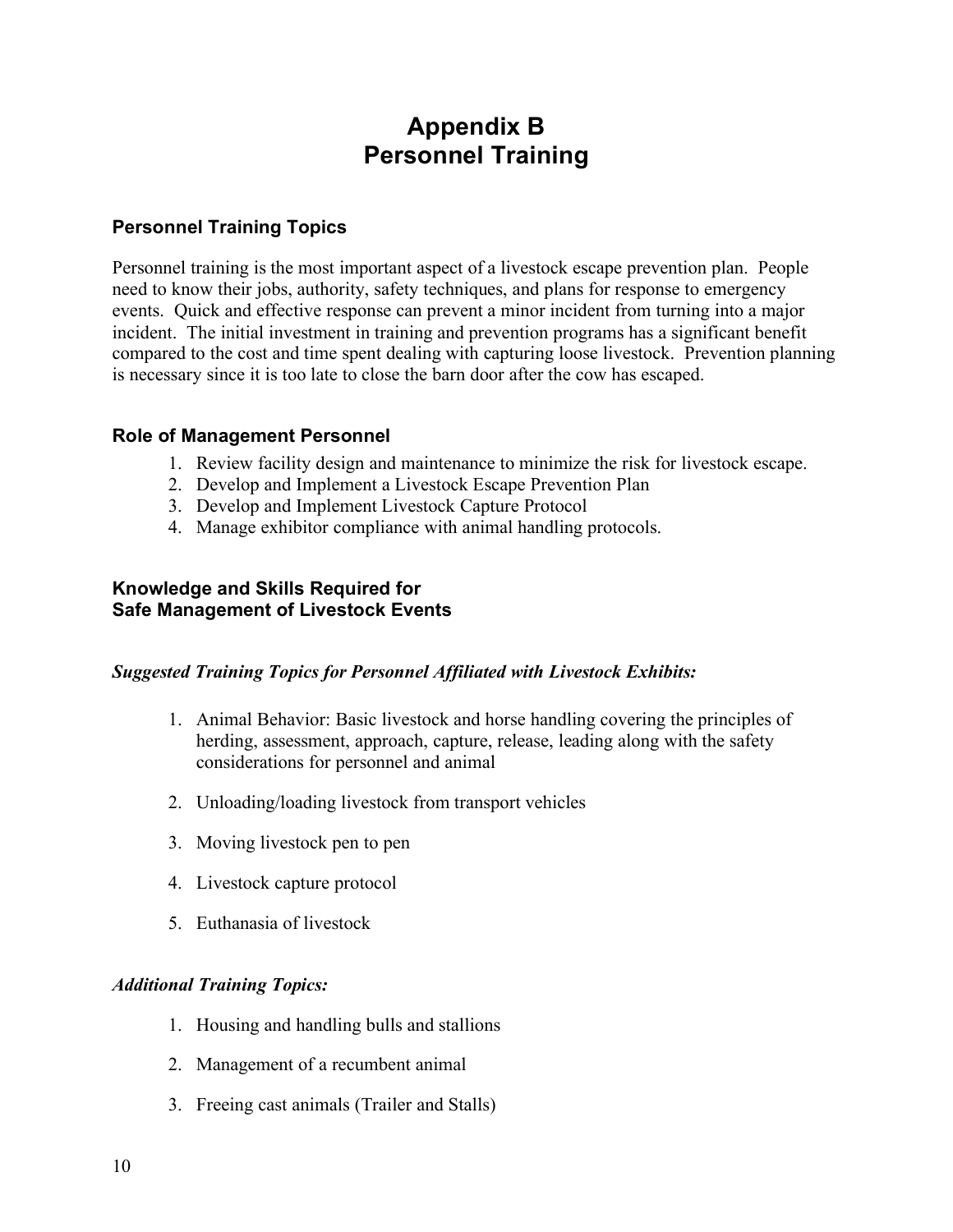- 4. Livestock First Aid
- 5. Immobilization Techniques tranquilization or humane euthanasia
- 6. Public Relations involving the animal component
- 7. Incident Command System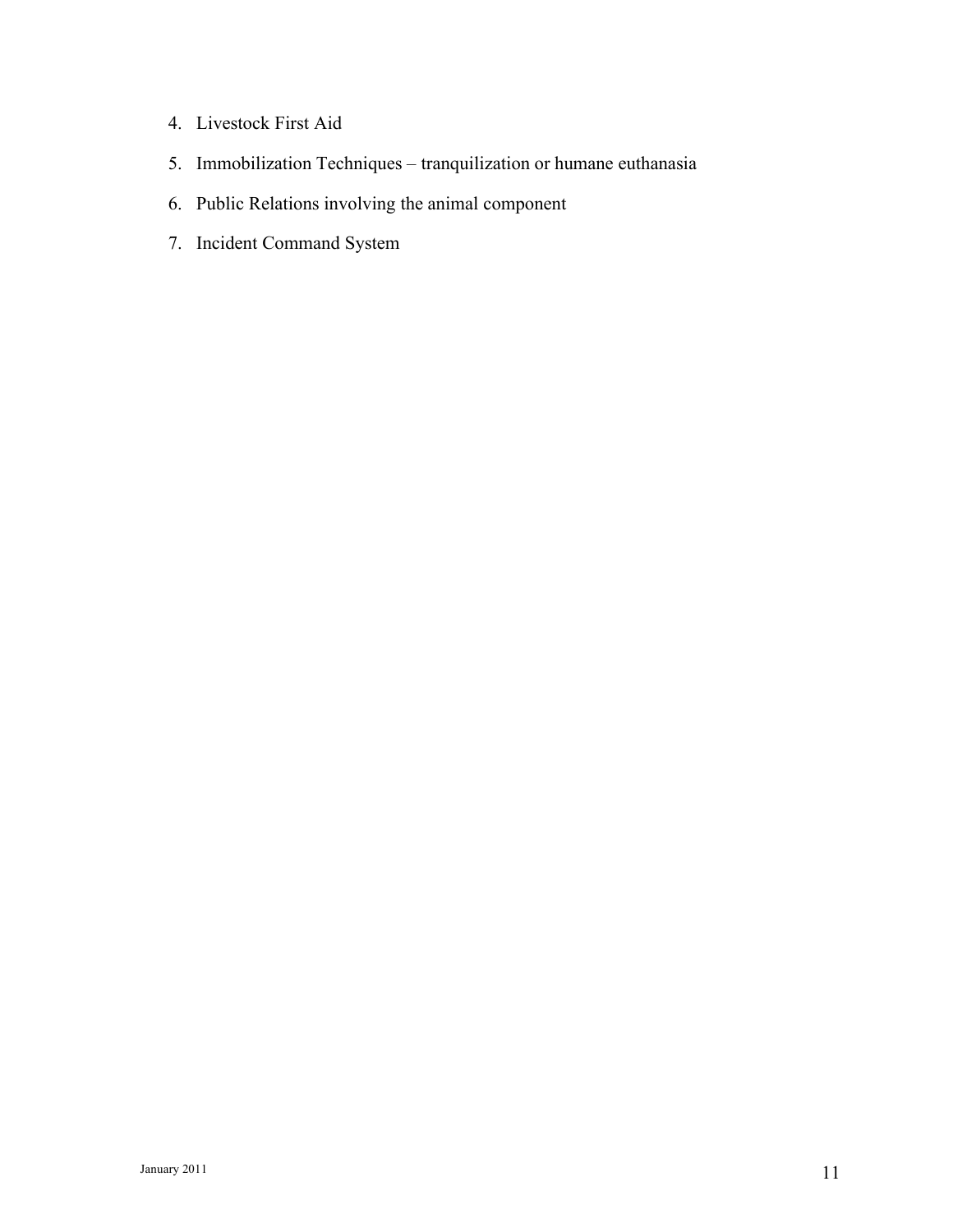# **Appendix C Specific Incident Plans**

### **Livestock Loose Within Exhibit Grounds**

- 1. If an animal is loose in a barn, close barn gates and perimeter fence gates.
- 2. Close perimeter gates.
- 3. Call phone number to request additional help if necessary if an escapes from primary enclosure.
- 4. Set up fence panels or block openings in the perimeter fence according pre-event plan.
- 5. Use pre-arranged mass communications system such as, cell phone blast text message to notify others about loose animal.
- 6. Contain cattle in alleys or direct to paddocks or pasture gates. Contain animal until more help arrives to move animal back to pen. Avoid actions to cause animal to run.
- 7. Position people where there is a possible exit or locations to direct animals to a containment area. Be aware that some animals may charge people when cornered. Back away from animal if it appears the animal is giving signals that they are ready to charge. In fact, if threatened with a charge, find a suitable structure to hide behind to not provoke the animal.
- 8. Cows and horses are herd animals and sometimes will seek other animals of same species. For example, leading a cow by the loose animal may serve as a method to direct the loose cow/bull back to a pen or to a trailer.

### **Livestock Loose Off Premises**

- 1. Notify police to manage traffic control.
- 2. Prevent animal from access to highways, freeways, and populated areas.
- 3. Direct personnel to pre-identified locations to block movement of loose animals. Use established method to block path of animal without risk to people.
- 4. Position people where there is a possible access to freeways or populated areas to direct animals to a containment area. Be aware that some animals may charge people when cornered. Back away from animal if it appears the animal is exhibiting behavior that they are ready to charge. In fact, if threatened with a charge, find a suitable structure to hide behind to not provoke the animal.
- 5. Avoid chasing the animal. Do not make them run.
- 6. Allow the animal to stop and calm down if possible. Wait until help arrives.
- 7. Use people on horseback with cow dogs if available based on decision from the Incident **Commander**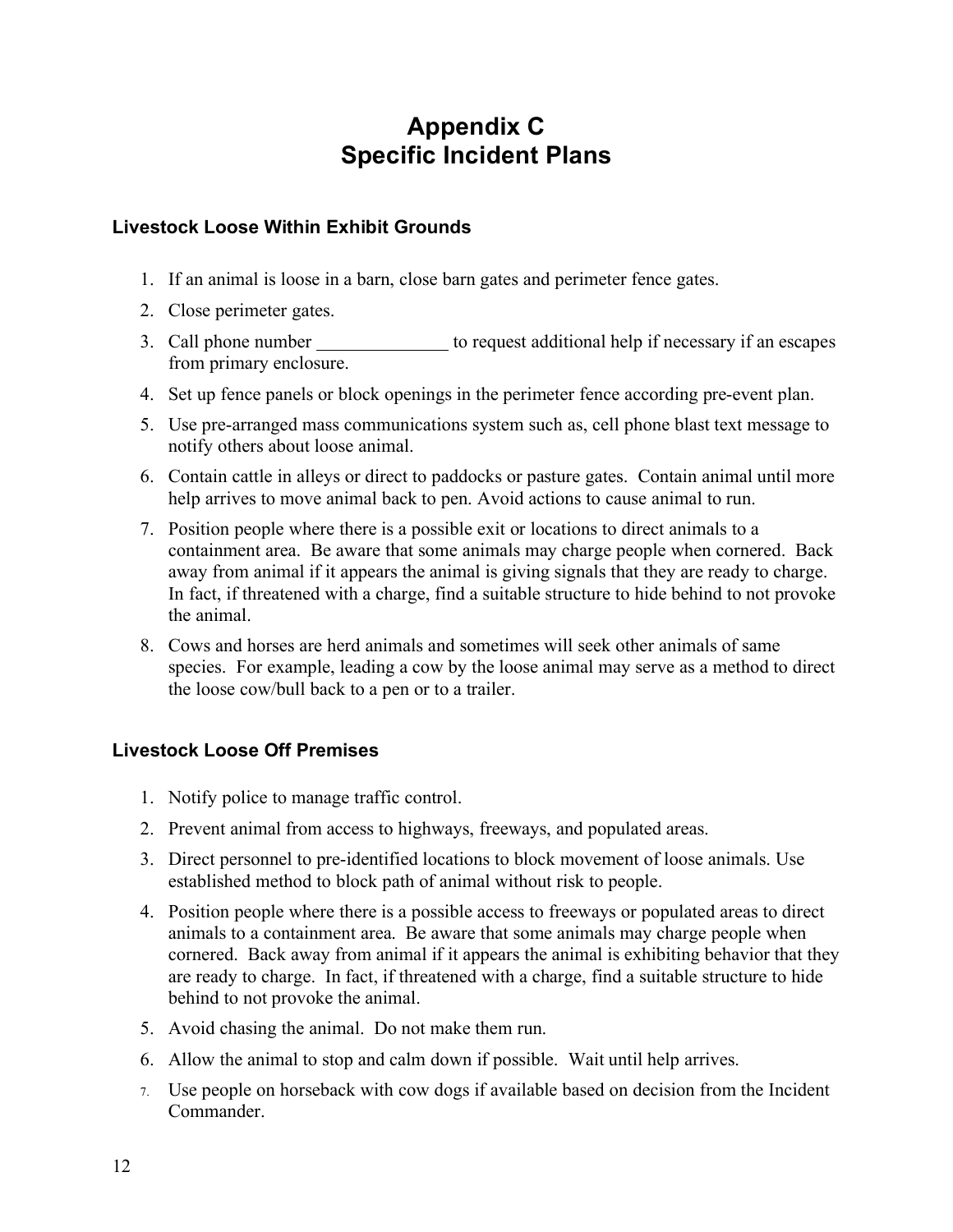# **Appendix D Animal Immobilization Procedures**

### **Dart Tranquilization, Chemical Immobilization**

Veterinary tranquilizers work well in a hospital setting where an animal is given a drug and then placed in quiet area or a quiet room until the drug takes effect. There is a misconception by the general public that the use of a tranquilizer gun on an escaped large animal will rapidly bring that animal under control. Some drugs used for wildlife capture do work within a minute, but they are Class 1 DEA controlled drugs and pose a high risk to the people handling those drugs and can inadvertently leave lethal residues in the environment that can cause respiratory arrest and death of people coming in contact with the residues

The general veterinary tranquilizers are slow-acting, requiring up to 15-45 minutes to act when given intramuscularly. Thus, the use of a tranquilizer on a loose cow or horse is generally not indicated as a first action due to the length of time required for tranquilizers to take effect and the increased dosage needed in an agitated bovine. Agitated animals, especially cattle may become more dangerous until the tranquilizer causes them to become recumbent.

Tranquilizing a cow or bull is preferred in an enclosure so that the drugged animal does not become an even greater risk to the public before the drug takes effect.

### **Gunshot Immobilization Procedure**

Lethal gunshot is used only when all other means to capture the animal have been attempted or rejected and the following conditions exist:

- 1. Immediate threat to human life
- 2. Apparent entry to freeway or airport
- 3. The animal is severely injured with little chance for recovery

Call police or authorized personnel who are trained in the effective use of firearms for euthanasia of livestock to be available on standby. Qualifications must include knowledge and skill with the technique for single kill shot, along with knowledge of American Veterinary Medical Association guidelines for accepted use of a firearm for euthanasia.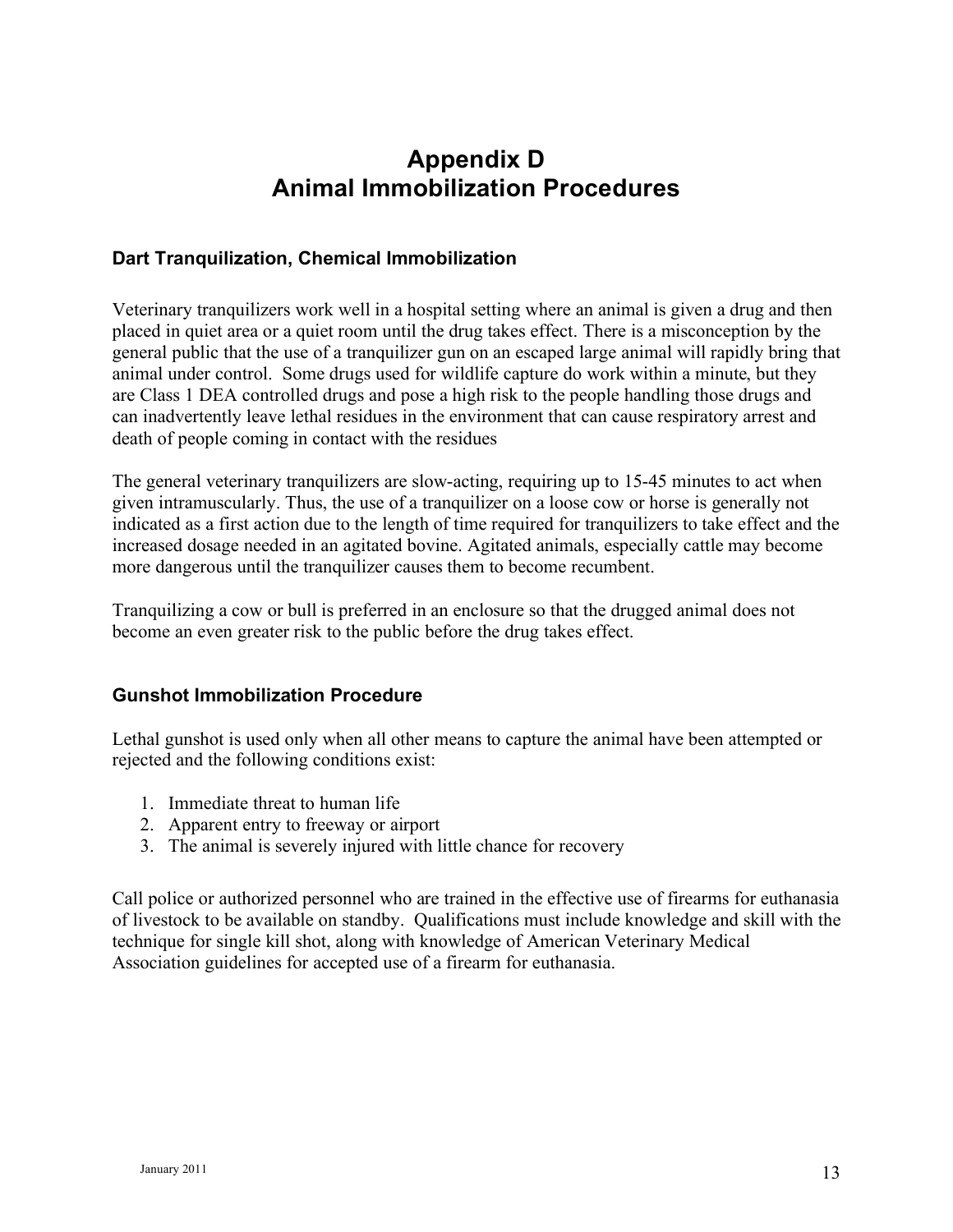# **Appendix E Map of Buildings, Grounds and Fences**

Insert drawings or local aerial photo or map of area with fences, gates, barriers, high risk areas, and other key information identified on the map.